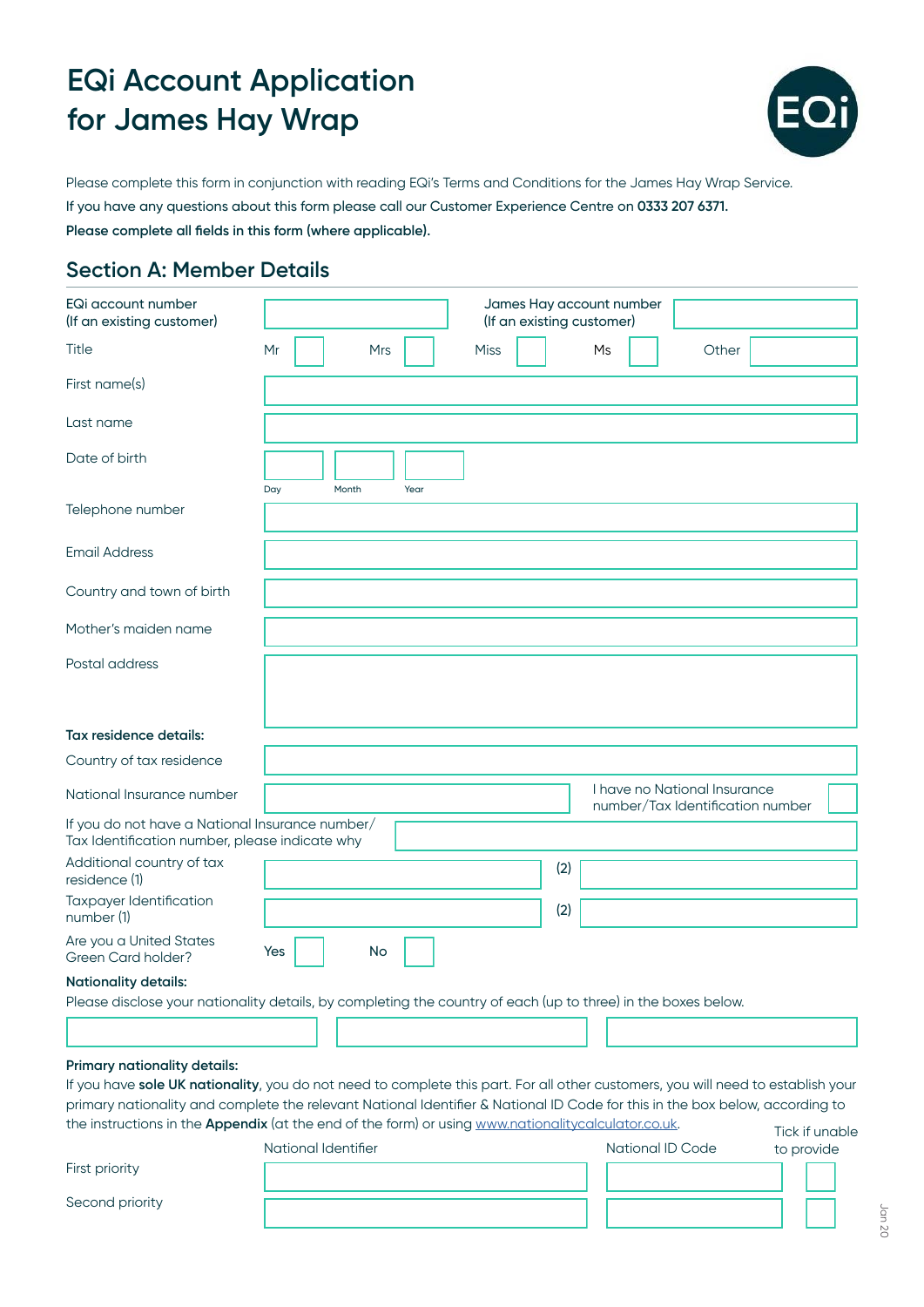

### **Section B: Employer Contract Notes**

| Does your employer need copies of your contract notes?                                                        | Yes | No. |
|---------------------------------------------------------------------------------------------------------------|-----|-----|
| If so, please provide your employer's<br>details (including contact name,<br>UK office address and postcode). |     |     |

### **Section C: Share Dealing Services Required**

**Please tick the appropriate box(es) to indicate which of the following Products you require as part of your Wrap Service.** We will issue you with a separate account number for each of the products.

| Dealing Account               | Flexible Stocks and<br><b>Shares ISA</b> | Lifetime ISA | SIPP Dealing Account |  |
|-------------------------------|------------------------------------------|--------------|----------------------|--|
| <b>Section D: Declaration</b> |                                          |              |                      |  |

Please open the selected EQi account(s). I declare that I am over 18 years of age. I declare that this application form has been completed to the best of my knowledge and belief, and I will promptly inform EQi of any changes in my circumstances. I accept that EQi may in their absolute discretion decline this application without a reason being given. I acknowledge that EQi offers an execution-only investment service.

I agree to be bound by the EQi Terms and Conditions for the James Hay Service which form part of this Application Form.

I agree to my Financial Adviser being provided with online access to the account(s) and the ability to trade both online and via the telephone.

#### **I fully accept and agree:**

- That I am solely responsible for all decisions relating to the purchase, retention and sale of the investments forming part of the various products within my James Hay Wrap.
- That EQi and/or James Hay may use third party sources to verify my identity, including address details.
- That James Hay has not carried out, and shall not in future carry out, any due dilligence on the EQi platform. I am, or my Financial Adviser is, responsible for checking these matters on my behalf and ensuring the EQi platform is suitable for my investment objectives.

| Signed            | Date |     |       |      |  |
|-------------------|------|-----|-------|------|--|
|                   |      | Day | Month | Year |  |
| <b>Next Steps</b> |      |     |       |      |  |

| Please remember to print and sign your form with a wet signature before submission, please return this form to: |
|-----------------------------------------------------------------------------------------------------------------|
| The James Hay Partnership,                                                                                      |
| Dunn's House,                                                                                                   |
| St Paul's Road,                                                                                                 |
| Salisbury,                                                                                                      |
| SP <sub>2</sub> 7BF                                                                                             |
|                                                                                                                 |

You will receive most communications from us by secure message, accessible from your account. Should you wish to change this preference, please call **0333 207 6371**.

EQi® is a trading name of Equiniti Financial Services Limited whose registered office is Aspect House, Spencer Road, Lancing, West Sussex BN99 6DA. Equiniti Financial Services Limited is part of the Equiniti Group. Investment and general insurance services are provided through Equiniti Financial Services Limited, which is registered in England & Wales with No. 6208699 and is authorised and regulated by the UK Financial Conduct Authority. Equiniti Financial Services Limited is a member firm of the London Stock Exchange.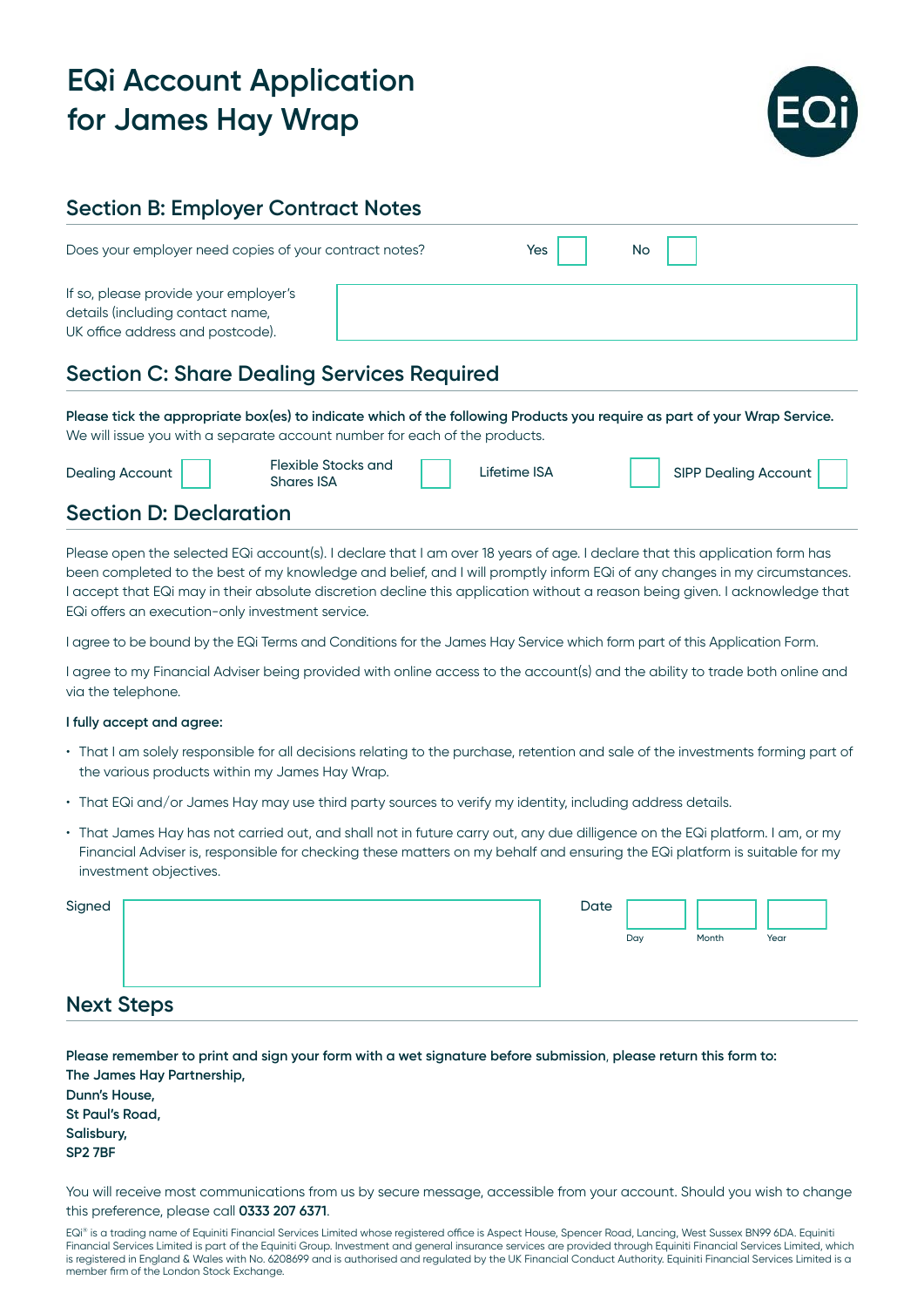

### **Appendix: National Identifier Instructions**

Below, you will find a table that lists the countries of the European Economic Area (EEA), including a section for any non-EEA countries, and details of each country's requested National Identifier. Following the instructions and using the information provided in the table, please establish your **primary nationality** & complete the relevant **National Identifier** number in Section A. Alternatively you can refer to [www.nationalitycalculator.co.uk.](http://www.nationalitycalculator.co.uk)

**You are not required to complete the National Identifier details in Section A if you are a UK National only**.

#### **Using the table**

#### **1. Establishing your primary nationality**

Referring to the table below and the **country column**, whichever of your nationalities is listed **highest** will be your primary nationality. (Please note, the countries are ordered alphabetically according to the National ID Code). *E.g.if you are a national of the United Kingdom and Spain, as Spain is listed higher than the UK in the Country column list, your primary nationality will be Spain.*

#### **2. Identifying your National Identifier**

Once you have established your **primary nationality**, you must provide us with the relevant **National Identifier** details as requested in the table, in the order of priority as indicated in each field. Please refer to the country specific instructions in the table for further guidance. *E.g. using the same example as above, if your country of primary nationality is Spain, you will need to complete your Spanish Tax Identification Number & the National ID Code (ES1) in Section A.*

#### **Please note:**

- If you are unable to provide a National Identifier number as requested, please complete the National ID Code(s) & **tick the box** in Section F to confirm that you are unable to provide the details.
- You only need to provide **one** National Identifier **in the order of priority** listed in each field. *E.g. if you have established that your country of primary nationality is Czech Republic, you should only provide us with your Czech Republic National Passport Number if you are unable to provide your National Identification Number in the first instance and tick to confirm you are unable to provide the first priority National Identifier.*
- \*If you have established your primary nationality as one of the following countries, **Estonia, Spain, Iceland, Italy, Malta or Poland** and you are unable to provide a National Identifier as requested, **trading rules will prevent us from accepting your instruction to trade or transfer.**

#### **Please contact the Customer Experience Centre if you have any questions regarding this table and/or completing the relevant details in Section A.**

| Country                                             | National Identifier                                                            | <b>National</b><br><b>ID Code</b> | Country specific instructions for<br>completing Section A                                                                       |  |  |
|-----------------------------------------------------|--------------------------------------------------------------------------------|-----------------------------------|---------------------------------------------------------------------------------------------------------------------------------|--|--|
| Austria                                             | No additional data required                                                    | AT <sub>1</sub>                   | Leave the National Identifier & National<br>ID Code boxes blank.                                                                |  |  |
| <b>Belgium</b>                                      | Belgian National Number (Numéro de<br>register national - Rijksregisternummer) | BE <sub>1</sub>                   |                                                                                                                                 |  |  |
| <b>Bulgarian Personal Number</b><br><b>Bulgaria</b> |                                                                                | BG1                               | Enter the requested National Identifier<br>and National ID Code details, or tick to<br>confirm if you do not have this.         |  |  |
| Cyprus                                              | <b>National Passport Number</b>                                                | CY1                               |                                                                                                                                 |  |  |
|                                                     | First Priority: National Identification<br>Number (Rodné číslo)                | CZ1                               | Enter the National Identifier & National<br>ID Code details in the order of priority<br>indicated. If you are unable to provide |  |  |
| Czech Republic                                      | Second Priority:<br><b>National Passport Number</b>                            |                                   | the first priority, tick to confirm this and<br>complete the second priority details, or<br>tick to confirm you do not have it. |  |  |
| Germany                                             | No additional data required                                                    | D <sub>F1</sub>                   | Leave the National Identifier & National<br>ID Code boxes blank.                                                                |  |  |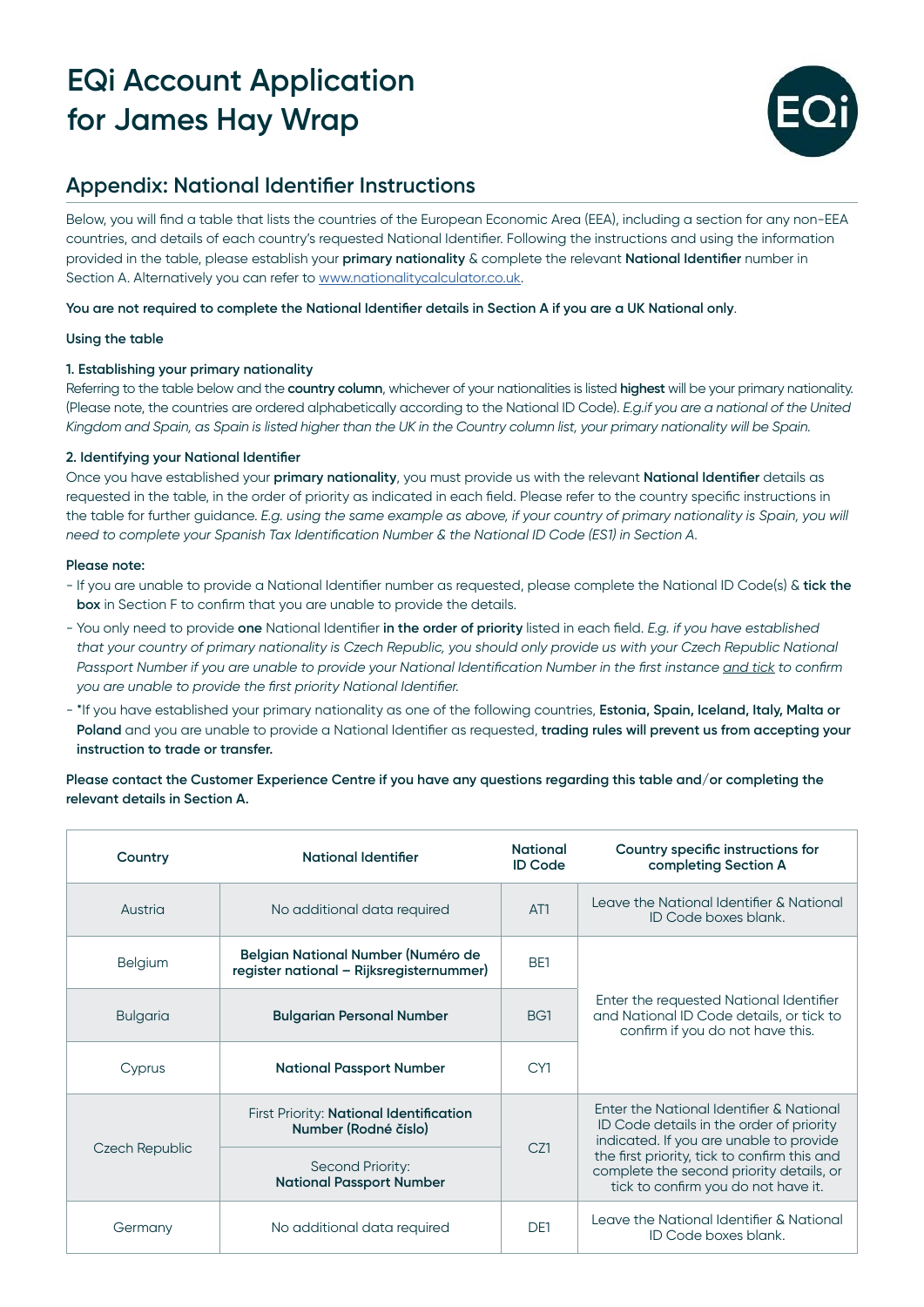

| Country         | <b>National Identifier</b>                                                    | <b>National</b><br><b>ID Code</b> | Country specific instructions for<br>completing Section A                                                                       |
|-----------------|-------------------------------------------------------------------------------|-----------------------------------|---------------------------------------------------------------------------------------------------------------------------------|
| Denmark         | <b>Personal Identity Code</b>                                                 | DK1                               |                                                                                                                                 |
| <i>*Estonia</i> | <b>Estonian Personal Identification Code</b><br>(Isikukood)                   | EE1                               | Enter the requested National Identifier                                                                                         |
| <i>*Spain</i>   | <b>Tax Identification Number</b><br>(Código de identificación fiscal)         | ES1                               | and National ID Code details, or tick to<br>confirm if you do not have it.                                                      |
| Finland         | <b>Personal Identity Code</b>                                                 | FI1                               |                                                                                                                                 |
| France          | No additional data required                                                   | FR1                               | Leave the National Identifier & National<br>ID Code boxes blank.                                                                |
| United Kingdom  | <b>UK National Insurance Number</b>                                           | GB1                               |                                                                                                                                 |
| Greece          | 10 DSS Digit Investor Share                                                   | GR1                               | Enter the requested National Identifier<br>and National ID Code details, or tick to<br>confirm if you do not have this.         |
| Croatia         | <b>Personal Identification Number</b><br>(OIB - Osobni identifikacijski broj) | HR1                               |                                                                                                                                 |
| Hungary         | No additional data required                                                   | HU1                               | Leave the National Identifier & National                                                                                        |
| Ireland         | No additional data required                                                   | IR <sub>1</sub>                   | ID Code boxes blank.                                                                                                            |
| *Iceland        | <b>Personal Identity Code</b>                                                 | IS <sub>1</sub>                   | Enter the requested National Identifier<br>and National ID Code details, or tick to                                             |
| *Italy          | <b>Fiscal code (Codice Fiscale)</b>                                           | IT1                               | confirm if you do not have this.                                                                                                |
|                 | <b>First Priority:</b><br>Personal code (Asmens Kodas)                        | LI                                |                                                                                                                                 |
| Liechtenstein   | Second Priority:<br><b>National Passport Number</b>                           | LI2                               | Enter the National Identifier & National<br>ID Code details in the order of priority<br>indicated. If you are unable to provide |
| Lithuania       | First Priority:<br>Personal code (Asmens Kodas)                               | LT1                               | the first priority, tick to confirm this and<br>complete the second priority details, or<br>tick to confirm you do not have it. |
|                 | Second Priority:<br><b>National Passport Number</b>                           | LT <sub>2</sub>                   |                                                                                                                                 |
| Luxembourg      | No additional data required                                                   | LU1                               | Leave the National Identifier & National<br>ID Code boxes blank.                                                                |
| Latvia          | Personal Code (Personas Kods)                                                 | LV1                               | Enter the requested National Identifier<br>and National ID Code details, or tick to<br>confirm if you do not have this.         |